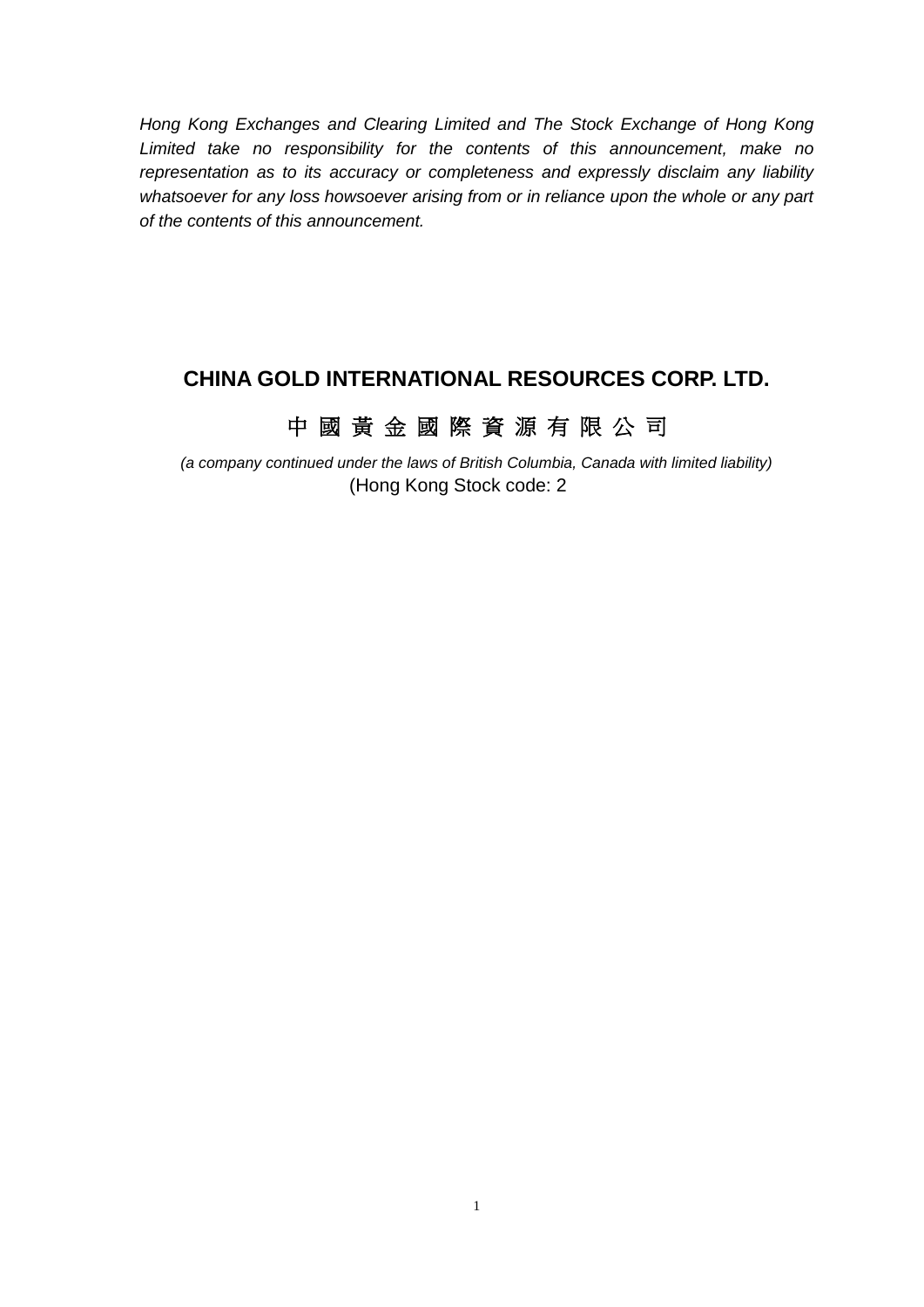As one or more of the relevant percentage ratios (as defined under Rule 14.07 of the Hong Kong Listing Rules) for the transactions contemplated under the 2015 Contract for Purchase and Sale of Dore exceeds 5%, such transactions constitute non-exempt continuing connected transactions that are subject to the reporting, annual review, announcement and Independent Shareholders' approval requirements under Chapter 14A of the Hong Kong Listing Rules.

As one or more of the relevant percentage ratios (as defined under Rule 14.07 of the Hong Kong Listing Rules) for the transactions contemplated under the 2015 Contract for Purchase and Sale of Copper Concentrate exceeds 5%, such transactions constitute non-exempt continuing connected transactions that are subject to the reporting, annual review, announcement and Independent Shareholders' approval requirements under Chapter 14A of the Hong Kong Listing Rules.

As one or more of the relevant percentage ratios (as defined under Rule 14.07 of the Hong Kong Listing Rules) for the transactions contemplated under the Jiama Phase II Hornfels Stripping and Mining Agreement exceeds 5%, such transactions constitute non-exempt continuing connected transactions that are subject to the reporting, annual review, announcement and Independent Shareholders' approval requirements under Chapter 14A of the Hong Kong Listing Rules.

#### **GENERAL INFORMATION**

An Independent Board Committee has been formed to advise the Independent Shareholders on the subject transactions. The Independent Board Committee has also approved the appointment of TC Capital Asia Limited, as the independent financial adviser to advise the Independent Board Committee and Independent Shareholders in accordance with the Hong Kong Listing Rules.

The Board has approved to convene the Meeting in Vancouver, Canada on Wednesday, June 18, 2014 Vancouver time (i.e. Thursday, June 19, 2014 Hong Kong time) to consider and, if thought fit, approve, among other matters, each of the Continuing Connected Transaction Contracts and the respective annual monetary caps for the transactions contemplated under each of the Continuing Connected Transaction Contracts by way of ordinary resolutions. China National Gold and its associates will abstain from voting with regards to the ordinary resolutions to be proposed at the Meeting in connection with the Continuing Connected Transaction Contracts.

A circular containing, among other matters, details of the Continuing Connected Transaction Contracts, the advice from the Independent Board Committee to the Independent Shareholders and the advice from TC Capital Asia Limited, will be despatched to the Shareholders on or before May 15, 2014.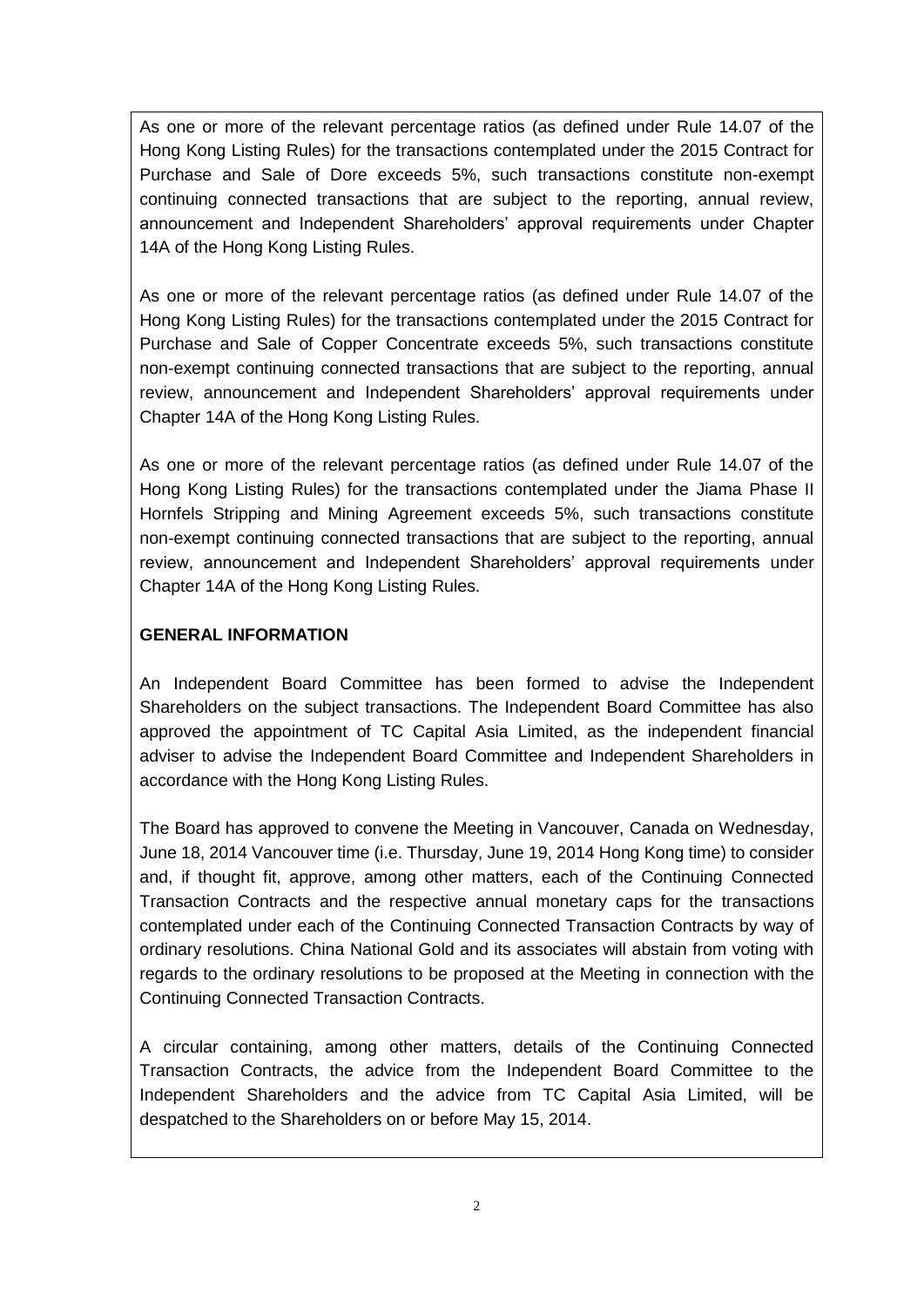China Gold International Resources Corp. Ltd (the "**Company**") hereby announces that on May 7, 2014, the Company entered into three new continuing connected transactions: (i) the 2015 Contract for the Purchase and Sale of Dore; (ii) the 2015 Contract for the Purchase and Sale of Copper Concentrate; and (iii) the Jiama Phase II Hornfels Stripping and Mining Agreement.

#### **I. 2015 CONTRACT FOR THE PURCHASE AND SALE OF DORE**

On May 7, 2014, Inner Mongolia Pacific entered into the 2015 Contract for Purchase and Sale of Dore with China National Gold for the purpose of regulating the sale and purchase of gold dore to be carried out between them for the three years ending December 31, 2015, 2016 and 2017.

#### **A. Key terms**

| Date:                  | May 7, 2014                                                                                                                                                               |
|------------------------|---------------------------------------------------------------------------------------------------------------------------------------------------------------------------|
| <b>Parties:</b>        | (a) Inner Mongolia Pacific (as the seller); and<br>(b) China National Gold (as the purchaser)                                                                             |
| <b>Subject matter:</b> | The sale and purchase of gold dore bars and silver by-products<br>produced at the CSH Gold Mine owned and operated by Inner Mongolia<br>Pacific in Inner Mongolia, China. |

- **Term:** Subject to the approval of the Independent Shareholders at the Meeting and compliance with other requirements under the Hong Kong Listing Rules, effective until December 31, 2017.
- **Payment terms** Pricing for gold dore bar products is referenced to the daily average price of Au9995 gold ingot as quoted on the Shanghai Gold Exchange on the notification date to be notified by the seller to the purchaser at least three working days prior to delivery of shipment of gold dore bars less RMB0.95 per gram, multiplied by the settlement weight. The amounts of RMB0.95 per gram to be deducted from the quoted price is the cost of refining gold dore bars by the purchaser which was determined based on and is consistent with that for the historical transactions between the Group and independent third parties.

Pricing for silver by-products is referenced to the daily average price of No. 2 silver at the Shanghai Huatong Platinum & Silver Exchange on the notification date to be notified by the seller to the purchaser at least three working days prior to delivery of shipment of silver by-products less RMB0.5 per gram, multiplied by the settlement weight. The amount of RMB0.5 per gram to be deducted from the quoted price is the cost of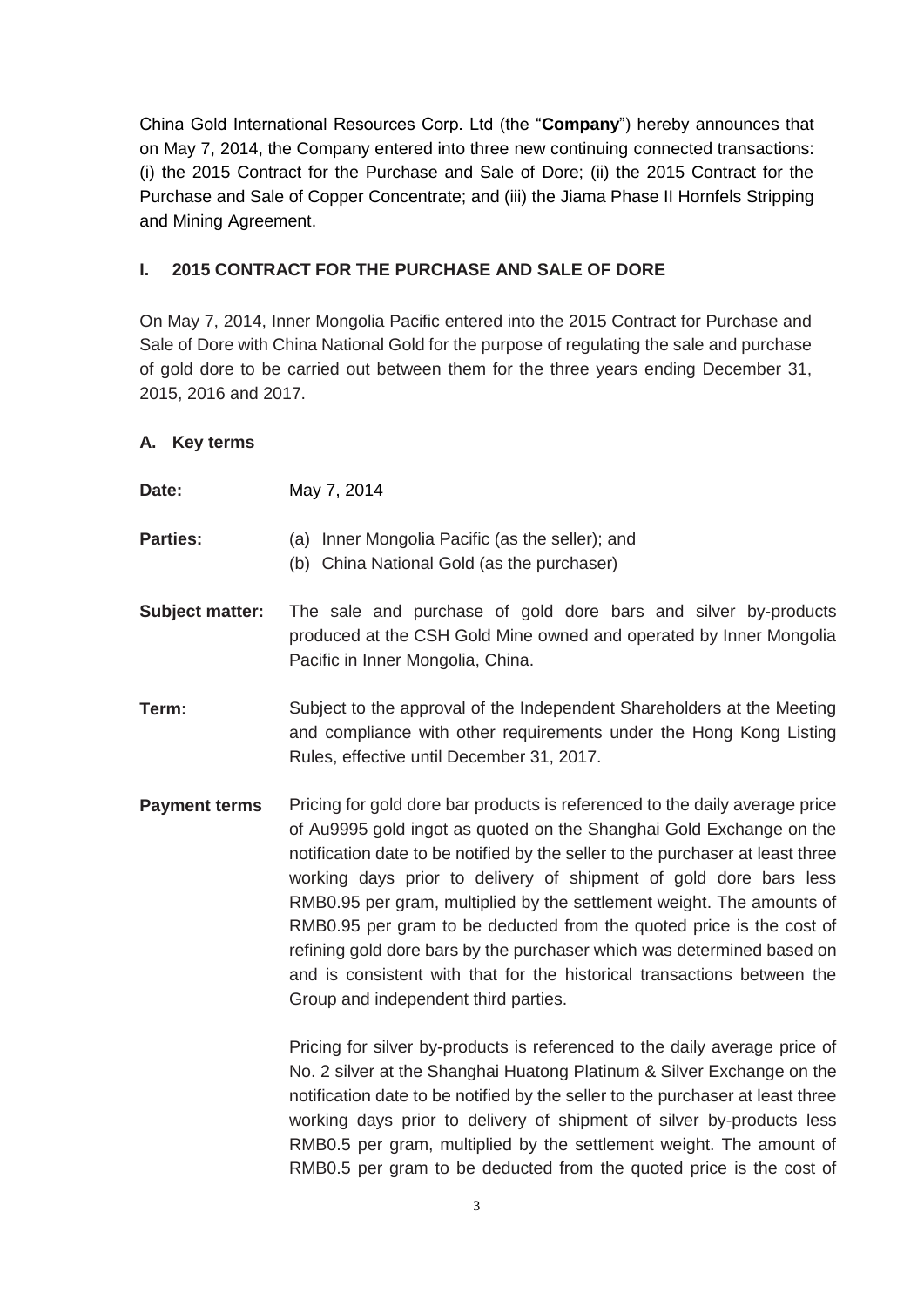refining silver by-products which was determined based on and is consistent with that for the historical transactions between the Group and independent third parties.

Settlement shall take place three working days after China National Gold has received the material at the refinery unless samples are sent to an umpire analysis. Inner Mongolia Pacific shall deliver an invoice to China National Gold for the resulting settlement weight, and China National Gold will have 30 calendar days to effect payment to Inner Mongolia Pacific.

The Board is of the view that making references to unit price of gold and silver in the two exchanges located in Shanghai is fair and reasonable having considered that (i) the Company's principal market of gold dore bar products and silver by-products is in PRC, (ii) the Shanghai Gold Exchange and the Shanghai Huatong Platinum & Silver Exchange are the two most influential nonferrous metal exchanges in PRC and (iii) it is the prevailing market and industry practice to determine price of gold and silver with reference to these two exchange platforms in PRC.

The Board considers that granting 30 days credit period to China National Gold is fair and reasonable having considered (i) contract terms negotiated at arm's length with independent third parties and (ii) prevailing market and industry practice. It is also the industry practice to take into account the refinery cost in determining the settlement price of gold dore bars and silver by-products.

#### **B. Proposed annual caps and basis of determination for annual caps under the 2015 Contract for the Purchase and Sale of Dore**

The annual cap amounts for the transactions contemplated under the 2015 Contract for the Purchase and Sale of Dore and the basis of determination for such annual cap amounts are set out as follows:

|                           | Annual cap for the year ending December 31, |            |            |
|---------------------------|---------------------------------------------|------------|------------|
|                           | 2015                                        | 2016       | 2017       |
|                           | (RMB in                                     | (RMB in    | (RMB in    |
|                           | thousands)                                  | thousands) | thousands) |
| Aggregate<br>sales amount | 2,275,000                                   | 2,437,500  | 2,470,000  |

The Directors have estimated such annual monetary caps for the transactions contemplated under the 2015 Contract for Purchase and Sale of Dore based on the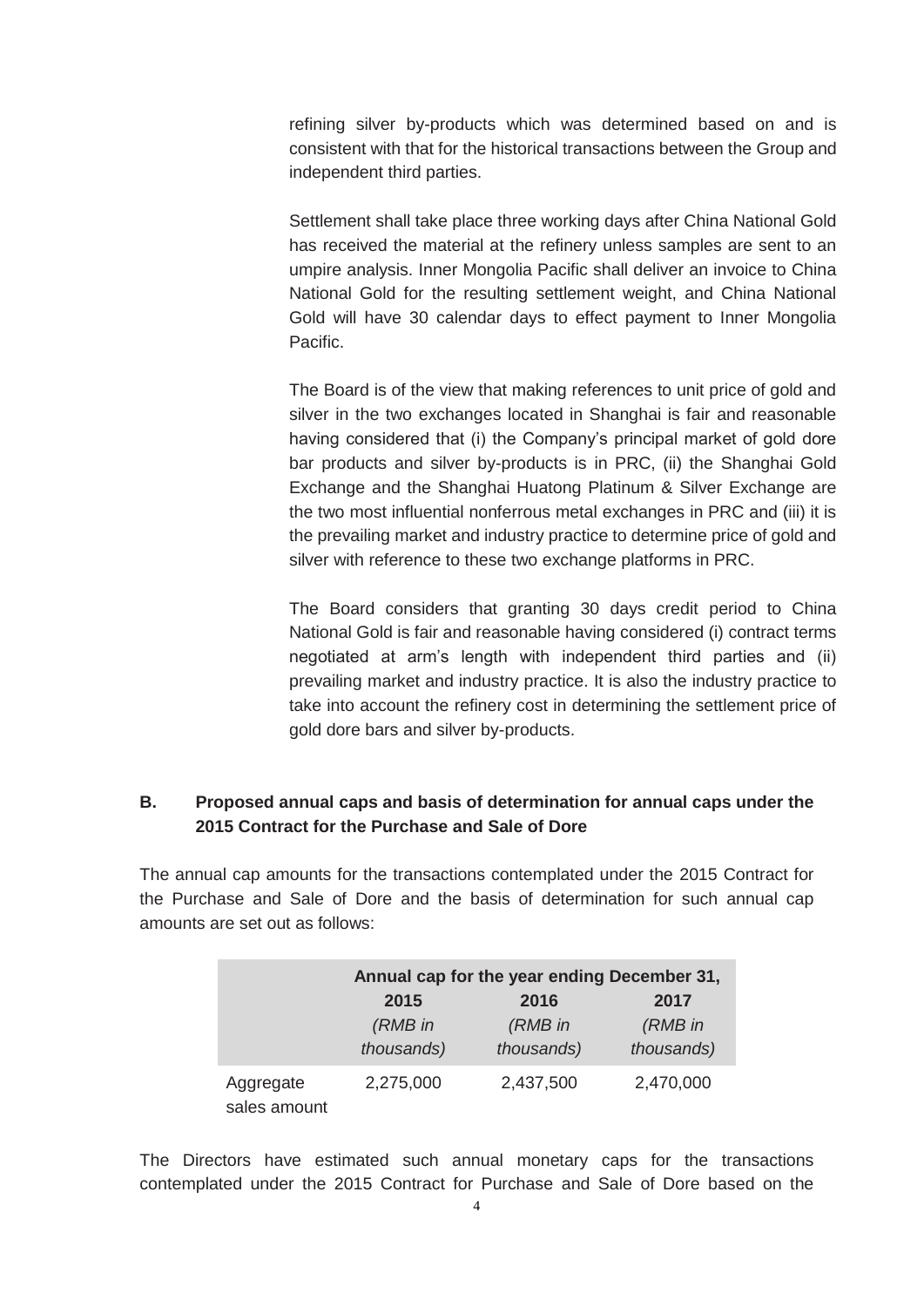following factors:

- (a) Such caps are determined with reference to the amount of previous transactions during the year ended December 31, 2012 and December 31, 2013. For the year ended December 31, 2012 and the year ended December, 2013, the total gold production at the CSH Gold Mine was approximately 139,443 ounces and 131,418 ounces, respectively, and the aggregate sales amount to China National Gold was RMB1,457 million for the year ended December 31, 2012 and RMB1,127.36 million for the year ended December 31, 2013.
- (b) The production of gold at the CSH Gold Mine is expected to continue to grow from the current production of 134,418 ounces per annum to about 260,000 ounces per annum by 2016 pursuant to the potential operation expansion plan of CSH Gold Mine and the demand for gold by China National Gold will continue to increase. However, actual quantity of gold dore bar products and silver by-products to be sold would be affected by (i) limits of gold production capacity and (ii) fluctuation in gold price.
- (c) The price of gold dore bars to be purchased by China National Gold from Inner Mongolia Pacific will be referenced to the daily average price of Au9995 gold ingot as quoted on the Shanghai Gold Exchange prevailing at the time of each purchase order.

### **C. Reasons for and benefits of the 2015 Contract for Purchase and Sale of Dore**

The reasons for and benefits of the 2015 Contract for Purchase and Sale of Dore mainly include:

- (a) the Group (including Inner Mongolia Pacific) has established a long-term cooperative relationship with China National Gold for 6 years since 2008 in similar transactions and given Inner Mongolia Pacific has the flexibility to determine the timing of sale (as it is entitled but not obligated to designate one delivery date per week, and may cancel any shipment without penalty up to two working days prior to the relevant delivery date), therefore, the 2015 Contract for Purchase and Sale of Dore will provide the Group with a ready buyer of the gold dore bars and silver by-products produced at the CSH Gold Mine and the Group (including Inner Mongolia Pacific) is able to execute the transactions with China National Gold with more flexibility and on more favourable terms;
- (b) China National Gold, being the largest gold producer in China, has good credibility in the industry. This lends assurance to the Group (including Inner Mongolia Pacific) that risks it may face conducting business with China National Gold would be low;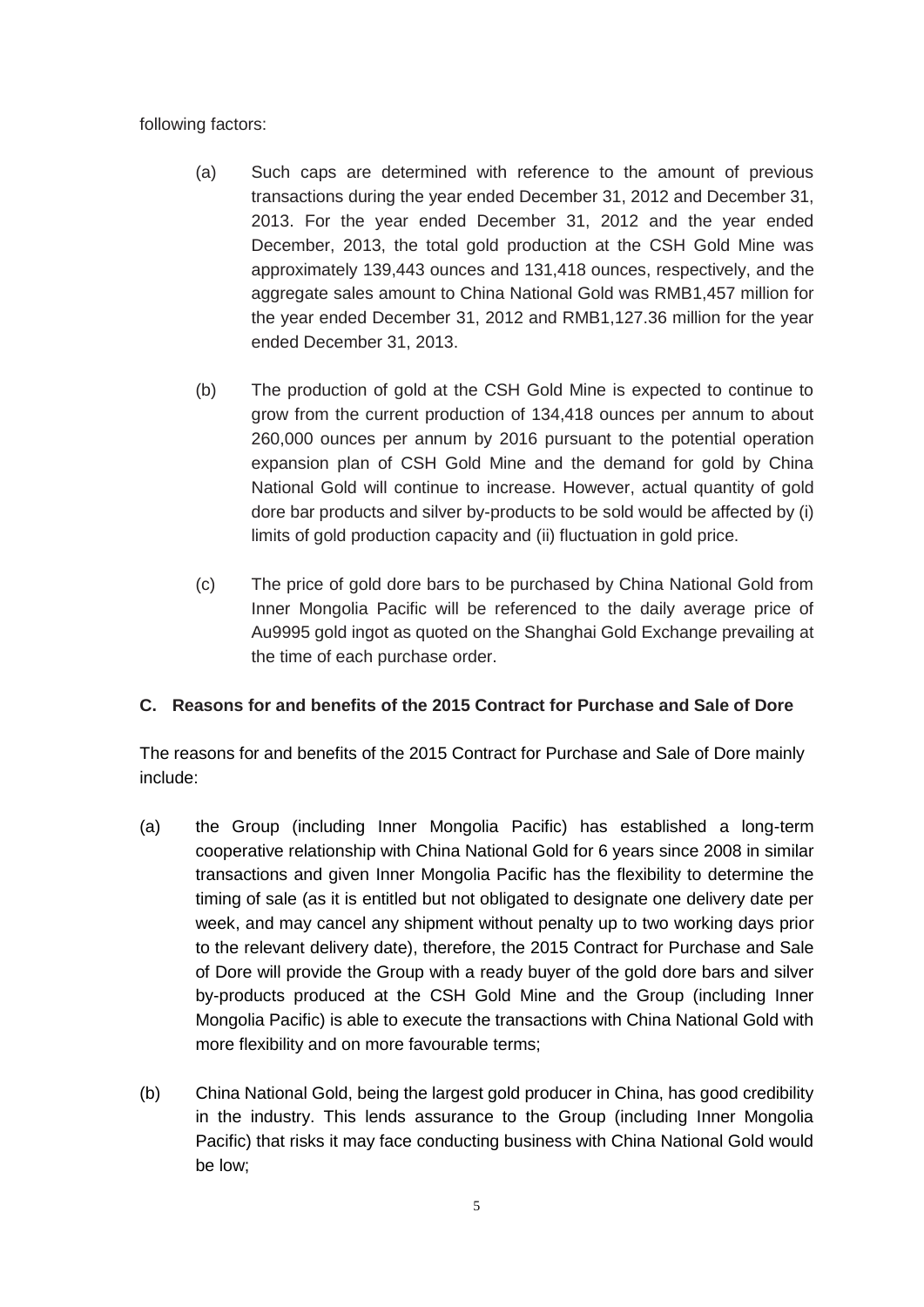- (c) the terms and conditions of the 2015 Contract for Purchase and Sale of Dore are based on substantially the same terms of the 2012 Contract for Purchase and Sale of Dore (as amended by the Supplemental Contract for Purchase and Sale of Dore). The 2012 Contract for Purchase and Sale of Dore (as amended by the Supplemental Contract for Purchase and Sale of Dore) has been well executed which further demonstrates the good cooperative relationship between Inner Mongolia Pacific and China National Gold as well as the credibility of China National Gold; and
- (d) the pricing term under the 2015 Contract for Purchase and Sale of Dore is fair, reasonable and beneficial to Inner Mongolia Pacific.

The Directors (including the independent non-executive Directors) consider that (i) the transactions under the 2015 Contract for Purchase and Sale of Dore will be entered into in the ordinary course of business of the Group; (ii) the terms of the 2015 Contract for Purchase and Sale of Dore are normal commercial terms and are fair and reasonable and in the interest of the Company and its Shareholders as a whole; and (iii) the annual monetary caps for the transactions contemplated under the 2015 Contract for Purchase and Sale of Dore for the three years ending December 31, 2015, 2016 and 2017 are fair and reasonable and in the interest of the Company and its Shareholders as a whole.

#### **II. 2015 CONTRACT FOR PURCHASE AND SALE OF COPPER CONCENTRATE**

On May 7, 2014, Huatailong and CNGG entered into the 2015 Contract for Purchase and Sale of Copper Concentrate for the purpose of governing the sale and purchase of copper sulphide concentrates produced at the Jiama Mine from time to time from January 1, 2015 until December 31, 2015.

#### **A. Key terms**

| Date:                  | May 7, 2014                                                                                                                                                                                                                           |
|------------------------|---------------------------------------------------------------------------------------------------------------------------------------------------------------------------------------------------------------------------------------|
| <b>Parties:</b>        | (a) Huatailong (as the seller); and<br>(b) CNGG (as the purchaser)                                                                                                                                                                    |
| <b>Subject matter:</b> | The sale and purchase of copper sulphide concentrates, which mainly<br>contain copper with a small amount of gold and silver, produced at the<br>Jiama Mine owned and operated by Huatailong in Tibet Autonomous<br>Region of the PRC |
| Term:                  | Subject to the approval of the Independent Shareholders at the<br>Meeting and compliance with other requirements under the Hong Kong                                                                                                  |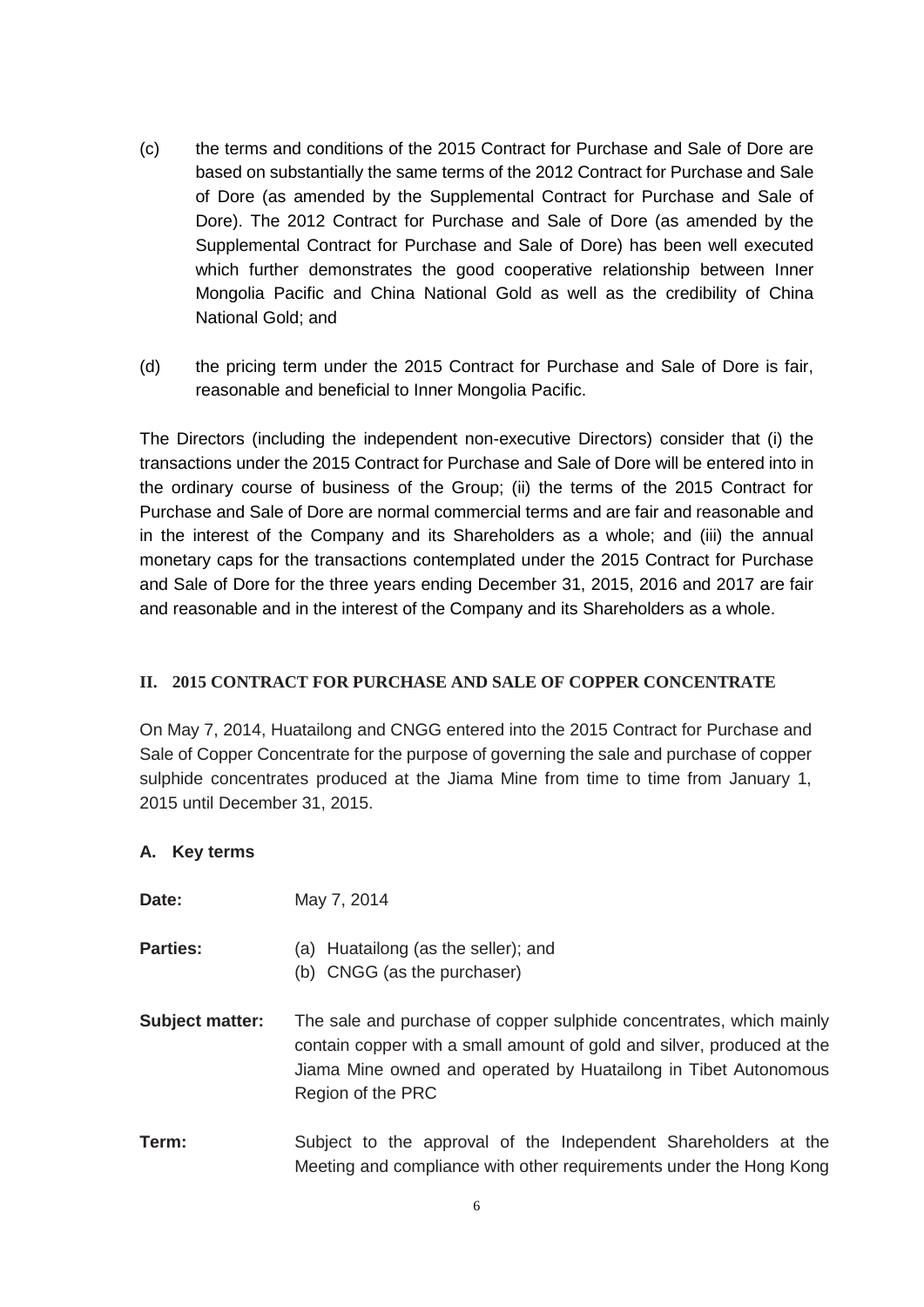Listing Rules, effective until December 31, 2015

**Payment terms:** Settlement price for copper sulphide concentrates is to be determined through prescribed figures disclosed in the agreement, based on the monthly average benchmark price of copper, gold and silver.

> The average bench mark price for copper is determined by the monthly arithmetic average price settled in each trading day of the month in which the goods are delivered under the spot contract of the standard cathode copper in Shanghai Futures Exchange. If the benchmark price is equal to or below RMB20,000 a ton or more than RMB75,000 a ton, both parties will use friendly negotiation to determine the settlement price. Under this scenario, the staffs responsible for such copper purchase and sales contract are required to submit no less than 3 price quotations from independent third parties in the PRC for the review, comparison and approval by Independent Board Committee on the basis that such price is no less favourable to the Group than prices available from independent third parties. Otherwise, the settlement price shall be the benchmark price, multiplied by the corresponding coefficient for pricing (with a range of 0.664 to 0.863 which is identical to that agreed with independent third parties and is consistent with industry practice), which increases with the benchmark price and is disclosed in the agreement. If the market situation significantly changes, both parties shall, through friendly negotiation as discussed above, determine the copper bearing settlement price in writing.

> The reason to set an increment on the corresponding coefficient for the increase of copper benchmark prices is that it is the usual industry practice and this is to maintain a relatively stable nominal value for the copper refinery cost (which is the difference between settlement price and the benchmark price) irrespective of the level of copper benchmark prices. The Company considers that due to the differences in copper contents and the presence of other minerals in copper concentrates, it is difficult for the parties to agree on a fixed refinery cost or determine a refinery cost batch by batch on site. Therefore, the Directors consider that it is reasonable to include a mechanism to align the increase of corresponding coefficient with the increase of copper benchmark price to maintain a stable nominal value as copper refinery cost because this cost should not be highly correlated to copper prices.

> The average bench mark price for gold (with gold content less than one gram per dry metric ton) is based on the trading days from 1st to 31st of the month in which the goods are delivered, to be calculated by the monthly arithmetic average of the weighted (settlement) price of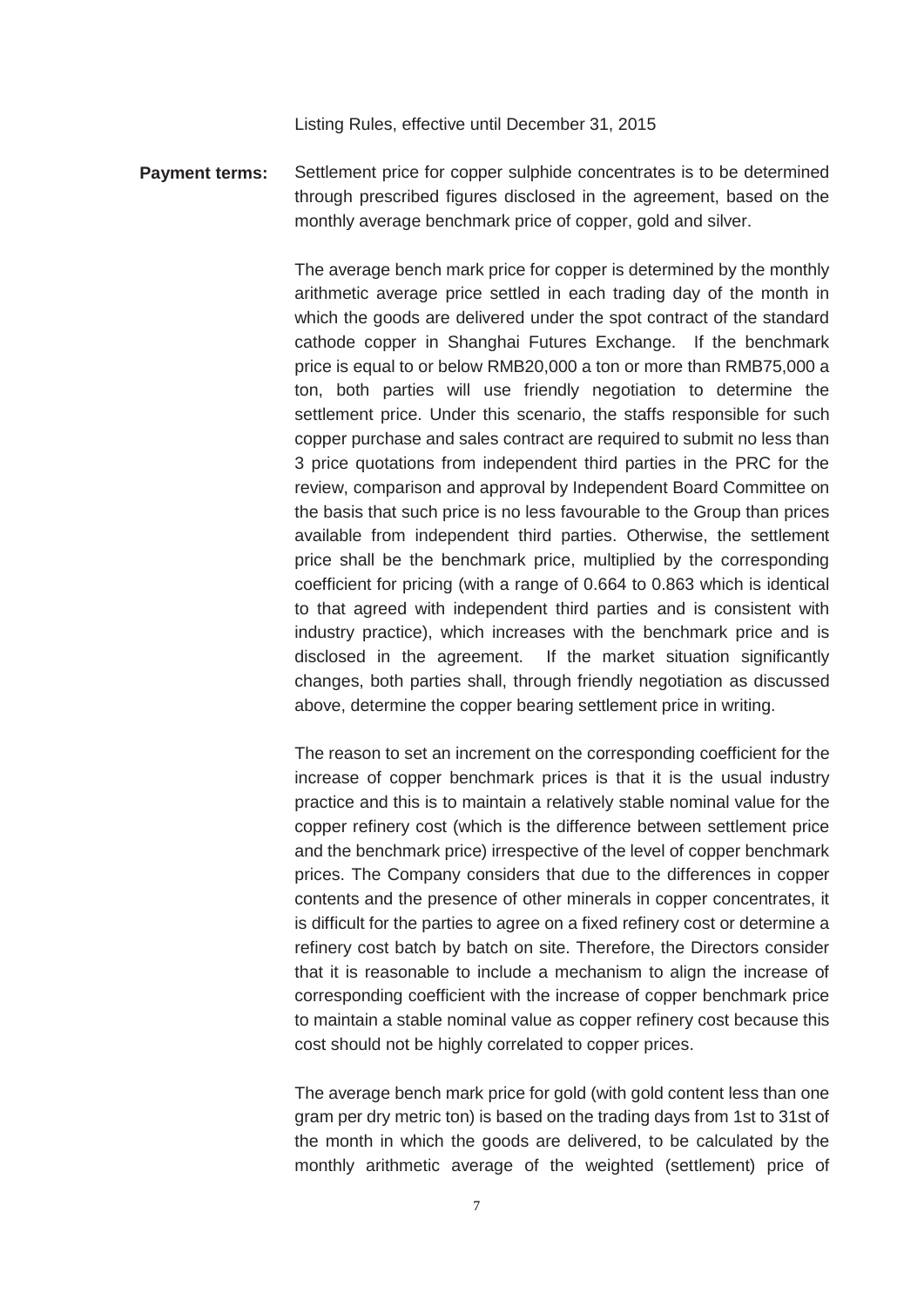Au9995 gold ingot of each trading day in the Shanghai Gold Exchange. If the gold content is equal to or more than one gram per dry metric ton, the settlement price shall be the bench mark price, multiplied by the corresponding coefficient for pricing, which increases with the gold content and is disclosed in the agreement. Such coefficient is negotiated at arm's length and is identical to that agreed with independent third parties. If the gold benchmark price increases and such coefficient would increase with the gold content as the extraction cost should be adjusted to remain constant when gold content increases. Such arrangement is an industry practice as it reflects the cost of extracting the gold content of the ore.

The average bench mark price for silver (with silver content less than 20 grams per dry metric ton) is based on the trading days from the 1st to 31st of the month in which the goods are delivered, and calculated using the monthly arithmetic average of No.3 GB silver in the Shanghai White Platinum & Silver Exchange. If the silver content is equal to or more than 20 grams per dry metric ton, the settlement price shall be the bench mark price multiplied by the corresponding coefficient for pricing, which increases with the silver content and is disclosed in the agreement. Such coefficient is negotiated at arm's length and is identical to that agreed with independent third parties. The treatment for silver settlement price with respect to the silver benchmark price is similar to that of gold as discussed above except the average is calculated based on No.3 GB silver in the Shanghai White Platinum & Silver Exchange and a different coefficient.

Delivery of goods shall be made by Huatailong within 30 days after receiving advance payment by CNGG according to the quantity to be delivered. Settlement shall be conducted within five working days of the next month. Huatailong shall timely provide the invoice for settlement according to the settlement amount (issue 17% value added tax special invoice for copper and silver; and issue plain invoice for gold). If there is a difference between the amount of the advance payment and the settlement amount, the amount overpaid shall be refunded by Huatailong while the amount deficient shall be supplemented by CNGG.

The Board is of the view that making references to unit price of copper sulphide concentrate in the three exchanges located in Shanghai is fair and reasonable having considered that (i) the Company's principal market of copper sulphide concentrate products is in PRC, (ii) the Shanghai Futures Exchange, the Shanghai Gold Exchange and the Shanghai Huatong Platinum & Silver Exchange are influential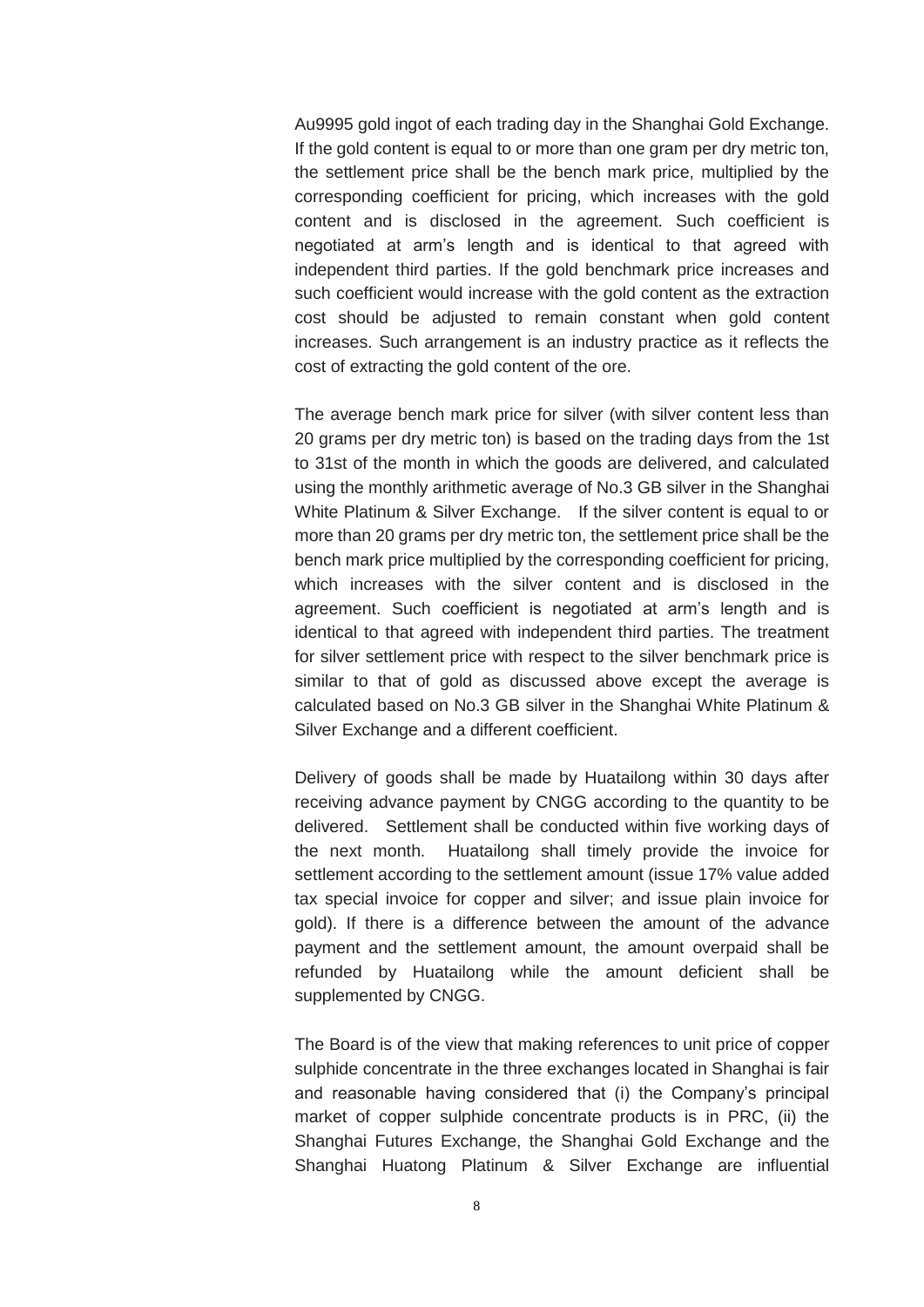nonferrous metal exchanges in PRC and (iii) it is the prevailing market and industry practice to determine price of copper, gold and silver with reference to these three exchange platforms in PRC.

## **B. Proposed annual caps and basis of determination for annual caps under the 2015 Contract for Purchase and Sale of Copper Concentrate**

The Directors estimate that the annual aggregate sales amount in respect of the transactions contemplated under the 2015 Contract for Purchase and Sale of Copper Concentrate will not exceed RMB3,553,000,000 for the year ending December 31, 2015.

In arriving at such annual caps, the Directors have considered the following factors:

- (a) Such caps are determined with reference to the amount of previous transactions during the three years ended December 31, 2011, 2012 and 2013. For the three years ended December 31, 2011, 2012 and 2013, the total production of copper sulphide concentrates at the Jiama Mine was approximately 46,521 tons, 52,795 tons and 55,007 tons, respectively, and the aggregate sales to an independent third party of the Group and/or CNGG was approximately RMB664,752,271, approximately RMB702,773,750 and approximately RMB772,220,392, respectively, for the three years ended December 31, 2011, 2012 and 2013.
- (b) The price of copper sulphide concentrates to be purchased by CNGG will be referenced to (i) the monthly arithmetic average price settled in each trading day of the month in which the goods are delivered under the spot contract of the standard cathode copper in Shanghai Futures Exchange, (ii) the monthly arithmetic average of the weighted (settlement) price of Au9995 gold ingot of each trading day in the Shanghai Gold Exchange, and (iii) the monthly arithmetic average of No.3 GB silver in the Shanghai White Platinum & Silver Exchange prevailing at the time of each purchase order.
- (c) The Directors expect that the sales volume to CNGG for the year ending December 31, 2015 is expected to increase in line with the continued growth in the production of copper sulphide concentrates at the Jiama Mine pursuant to the expansion plan of the Jiama Mine, details of which are set out in the Pre-feasibility Study. The increase in the annual caps under the 2015 Contract for Purchase and Sale of Copper Concentrate is also in line with the significant increase of the ore mining capacity of the Jiama Mine, which would be increased by approximately 8 times from 6,000 tonnes per day ("tpd") in 2013 to 50,000 tpd in the end of 2015. Copper produced in 2014 is also expected to reach 22,700 tons, which is significantly more than the amount of copper produced in 2013. However, actual quantity of copper sulphide concentrates to be sold would be affected by (i) limits of copper production capacity and (ii) fluctuation in copper price.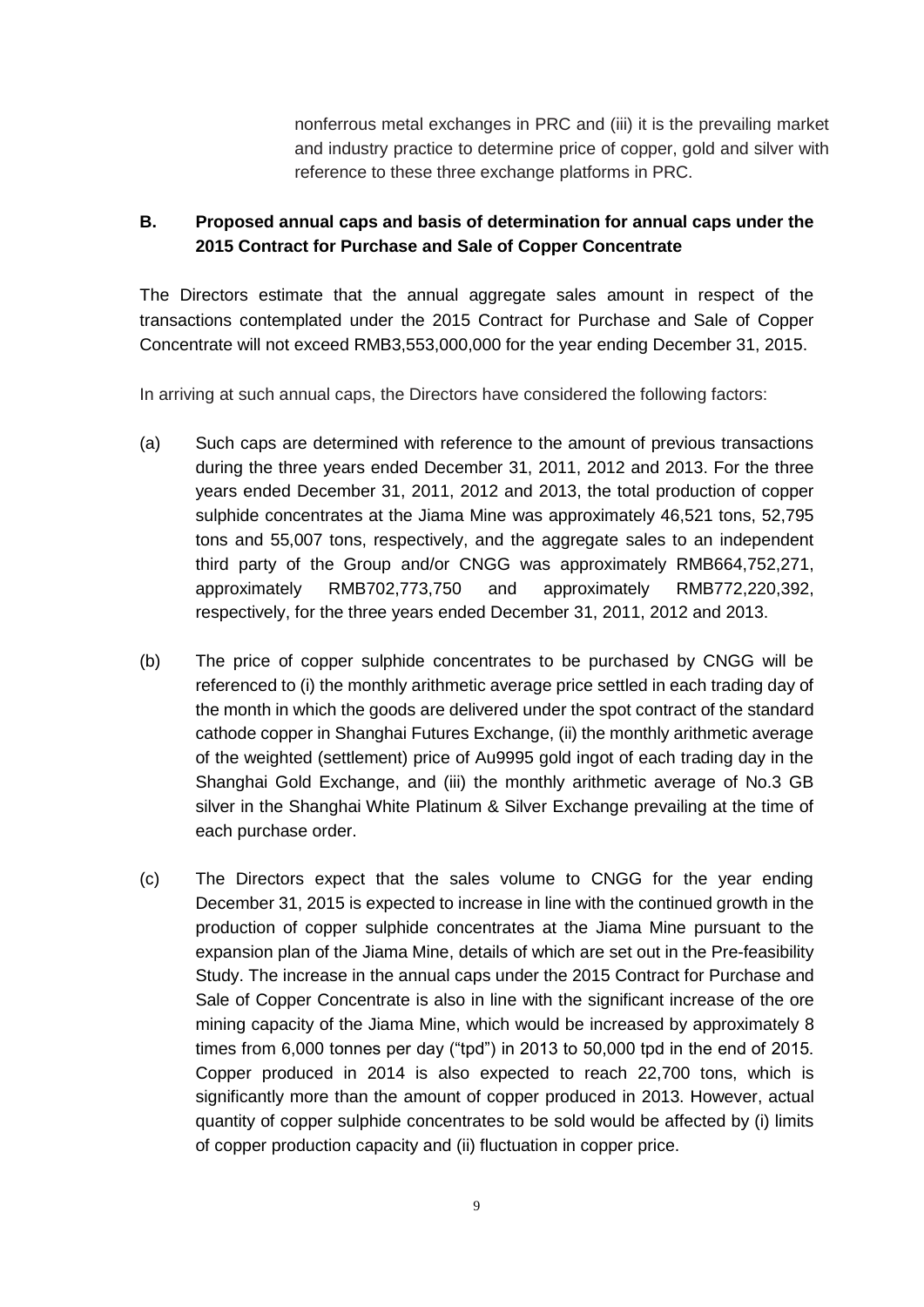#### **C. Reasons for and benefits of transactions**

The reasons for and benefits of the 2015 Contract for Purchase and Sale of Copper Concentrate mainly include:

- (a) the Group (including Huatailong) has established a long-term cooperative relationship with China National Gold and the Directors, having considered other contracts for purchase and sale of copper concentrate entered into between the Company and independent third parties, are of the view that the 2015 Contract for Purchase and Sale of Copper Concentrate is on no less favourable terms compared to those offered by independent third parties, therefore, the 2015 Contract for Purchase and Sale of Copper Concentrate will provide the Group with a ready buyer of the copper sulphide concentrate produced at the Jiama Mine and the Group (including Huatailong) is able to execute the transactions with CNGG, which is ultimately controlled by China National Gold, with more flexibility (such as the flexibility to determine the timing of sale as it is entitled but not obligated to designate one delivery date per week, and may cancel any shipment without penalty up to two working days prior to the relevant delivery date) and on more favourable terms;
- (b) China National Gold, being the largest gold producer in China, has good credibility in the industry. This lends assurance to the Group (including Huatailong) that risks it may face conducting business with CNGG, which is ultimately controlled by China National Gold, would be low;
- (c) the pricing term under the Contract for Purchase and Sale of Copper Concentrate is fair, reasonable and beneficial to Huatailong; and
- (d) the sales volume to CNGG for the year ending December 31, 2015 is expected to increase in line with the continued growth in the production of copper sulphide concentrates at the Jiama Mine pursuant to the expansion plan of the Jiama Mine.

The Directors (including all independent non-executive Directors) are of the view that (i) the transactions contemplated under the 2015 Contract for Purchase and Sale of Copper Concentrate will be entered into in the ordinary and usual course of business of the Group; (ii) the terms of the 2015 Contract for Purchase and Sale of Copper Concentrate are conducted on normal commercial terms and are fair and reasonable and in the interests of the Company and its Shareholders as a whole; and (iii) the annual monetary caps for the transactions contemplated under the 2015 Contract for Purchase and Sale of Copper Concentrate for the year ending December 31, 2015 are fair and reasonable and in the interests of the Company and its Shareholders as a whole.

### **III Jiama Phase II Hornfels Stripping and Mining Agreement**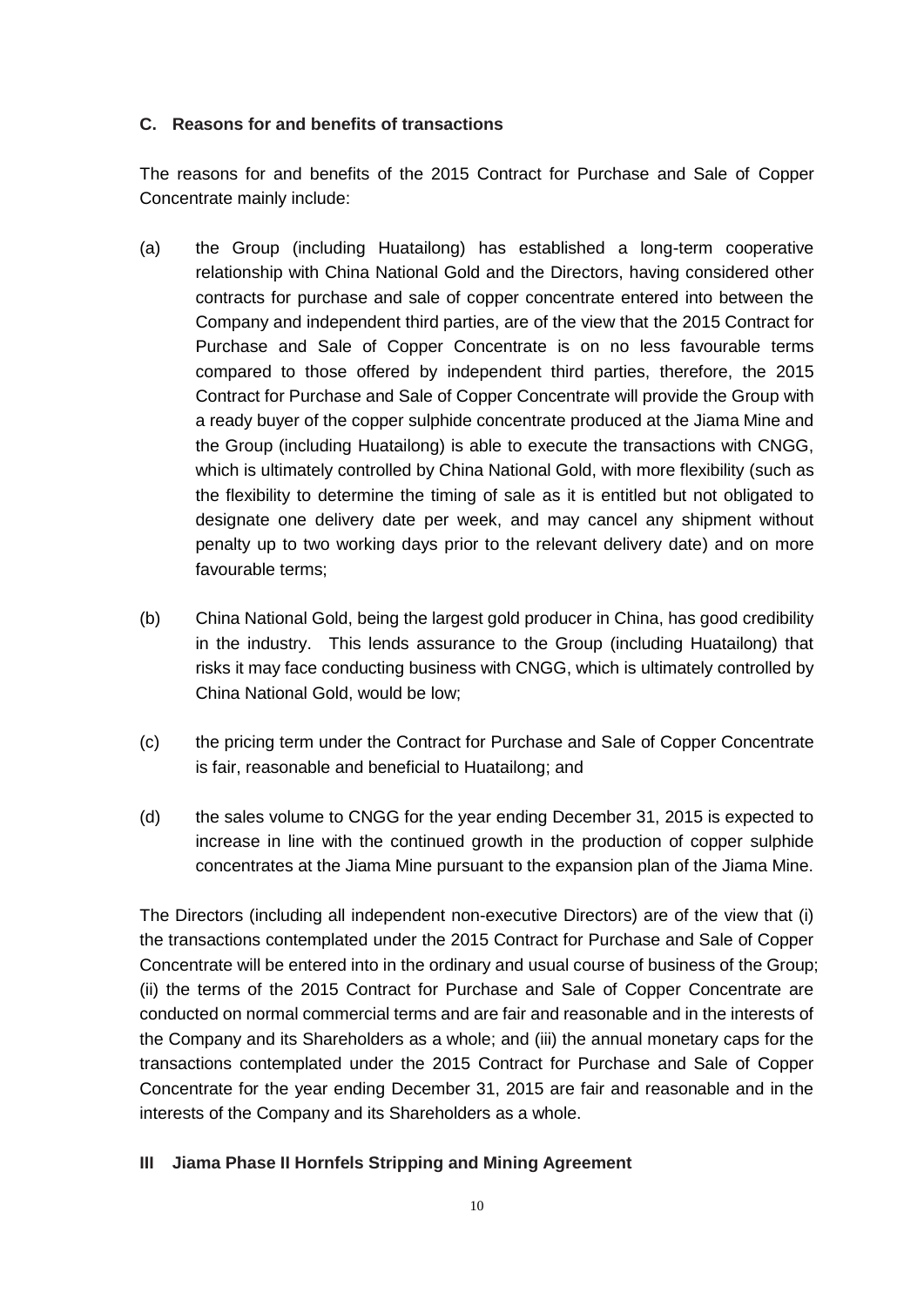Huatailong entered into the Jiama Phase II Hornfels Stripping and Mining Agreement CTMG on May 7, 2014 pursuant to which CTMG will provide services for Phase II Hornfels Stripping and Mining at the Jiama Copper-Polymetallic Mine for the period from July 1, 2014 through December 31, 2016.

#### **A. Key terms**

| Date: | May 7, 2014 |  |
|-------|-------------|--|
|       |             |  |

- **Parties:** (a) Haitailong; and (b) CTMG
- **Subject matter:** CTMG shall provide stripping and mining services for phase II production-period hornfels at the Jiama Copper-Polymetallic Mine
- **Term:** Subject to the approval of Independent Shareholders at the Meeting and compliance with other requirements under the Hong Kong Listing Rules, the project is planned to commence on July 1, 2014 and is planned to complete on December 31, 2016.

The mining volume is  $6,000,000m<sup>3</sup>$  and the stripping volume is 10,870,000m<sup>3</sup> for the project, with a fixed mining price of RMB 38.30/ $m^3$  and stripping price of RMB 38.92/ $m^3$ .

The selection of CTMG as the contractor for the stripping and mining services at the Jiama Mine was made pursuant to the open market tendering process in accordance with the internal tendering guidelines of the Company, which are prepared in accordance with the Tendering and Bidding Law of the PRC, which serves to protect national and public interests as well as the legitimate rights and interests of the parties involved in tendering and bidding activities in the PRC. In determining the above mining price and stripping price, the Group considered that the terms provided by CTMG are more favourable than other parties and CTMG is more experienced in the services to be provided compared to the other bidders.

- **Service Fee:** In consideration of the Stripping and Mining services, Huatailong shall pay CTMG service fee up to an aggregate amount of RMB 652,840,000 calculated based on the unit price of workload for the finished quantity of work as the project progresses.
- **Payment Terms:** CTMG shall compile monthly report which shall be submitted to the supervising engineer and Huatailong together with monthly payment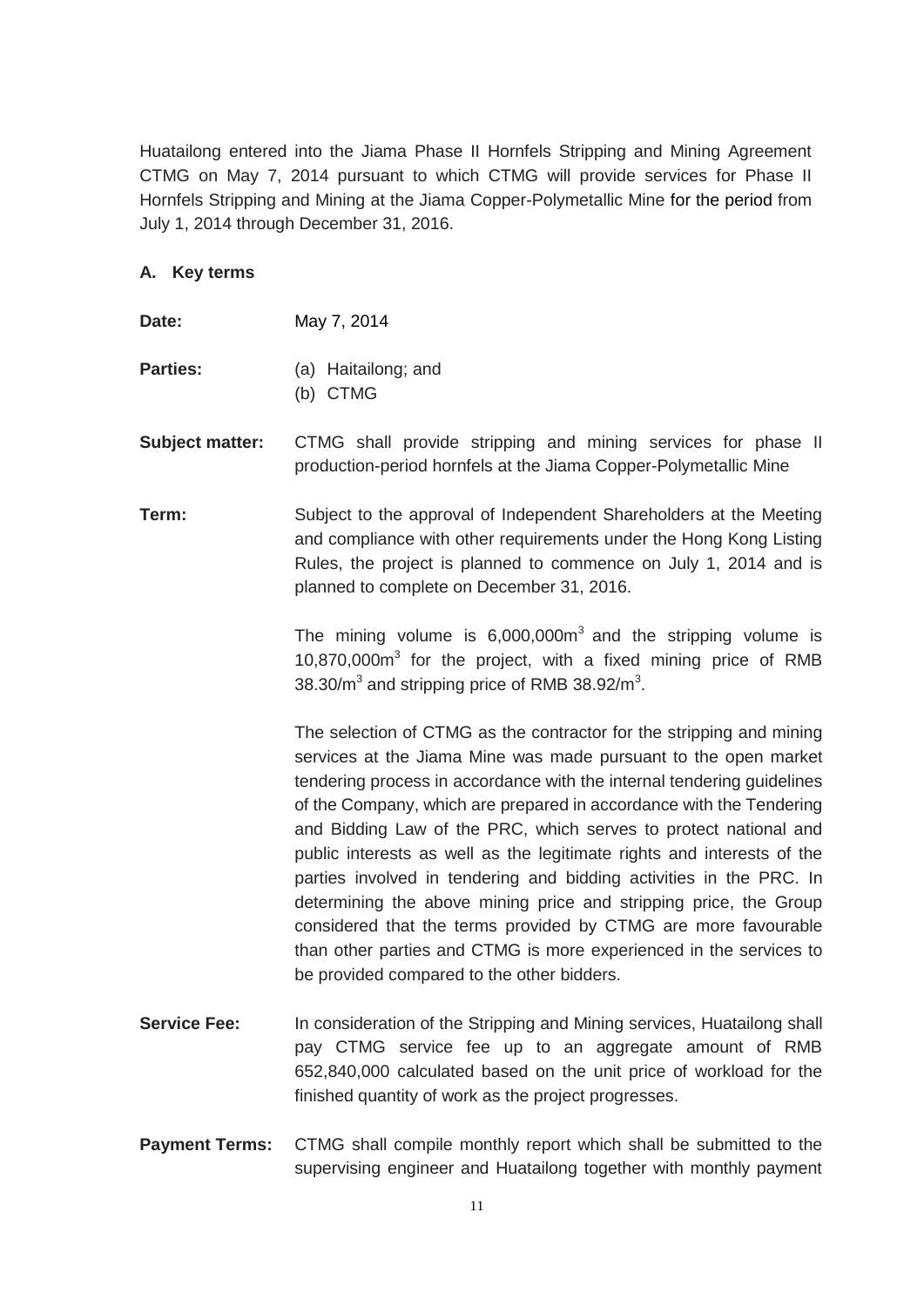request and supporting documents.

Within 10 days after the supervising engineer and Huatailong have verified and confirmed the actual completed quantity of work in the report for the relevant month, Huatailong shall pay CTMG progress payment being 90% of the accrued service fee based on the unit price and the finished quantity of work.

By the end of each year and upon settlement of all related expenses, up to 95% of the accrued service fee shall become payable by Huatailong to CTMG.

The remaining service fee shall become payable by Huataiong to CTMG upon completion or expiration of the term of the Jiama Phase II Hornfels Stripping and Mining Agreement provided that CTMG has strictly complied with all the requirements for the stripping and mining carried out under the Jiama Phase II Hornfels Stripping and Mining Agreement.

**B. Proposed annual caps and basis of determination for annual caps under the Jiama Phase II Hornfels Stripping and Mining Agreement**

|                          |                                                                                     | <b>Annual cap</b><br>(RMB in thousands)     |                                                |
|--------------------------|-------------------------------------------------------------------------------------|---------------------------------------------|------------------------------------------------|
|                          | For the period<br>commencing July<br>1, 2014 and ending<br><b>December 31, 2014</b> | For the year<br>ending December<br>31, 2015 | For the year<br>ending<br>December 31,<br>2016 |
| Aggregate<br>service fee | 183,000                                                                             | 366,000                                     | 366,000                                        |

In arriving at such annual caps, the Directors have considered the following factors:

- (a) the expected total service fee payable under the Jiama Phase II Hornfels Stripping and Mining Agreement; and
- (b) the work schedule of the project based on the fixed unit price.

#### **C. Reasons for and benefits of transactions**

The reasons for and benefits of the Jiama Phase II Hornfels Stripping and Mining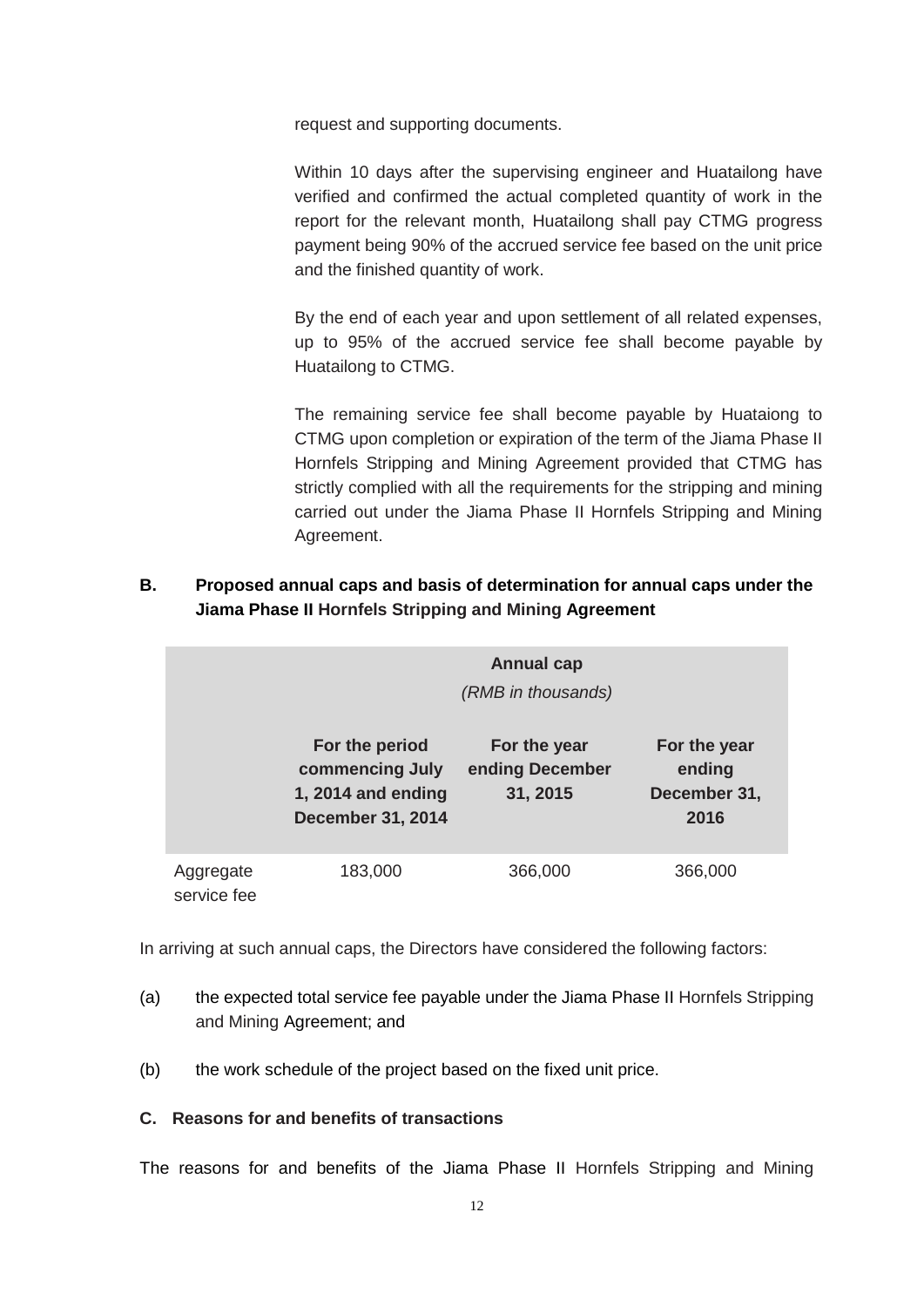Agreement mainly include:

- (a) The Jiama Mine is located in the Tibet Autonomous Region where the mining conditions are harsh. The workforce of CTMG possesses extensive experience and the technological capabilities necessary to complete projects in harsh environments and at high altitude.
- (b) The experience and expertise of CTMG: China Tenth Metallurgy Group Limited Corporation is established in 1948, over 60 years with total asset more than RMB 1 billion. The registered capital of CTMG is RMB 300 million. There are 4,700 staffs present in CTMG, and among them, there are 1,558 professional technicians with different courses, 189 with senior professional title. CTMG with construction industry as core business has complete qualifications, including 8 first-grade qualifications in construction general contracting, such as house building engineering, mine engineering and etc. Over 60 years, CTMG has spread over 28 provinces, cities, and municipalities and have accumulated abundant construction experiences in State large projects, especially in "High-end, Large, Fine, Top, and Special" projects construction. Many times, CTMG has continuously been awarded as National Excellent Construction Company, China Engineering Construction Credit AAA Company.
- (c) The Jiama Phase II Hornfels Stripping and Mining Agreement will effectively implement the Phase II development plan for the Jiama Mine as set out in the Prefeasibility Study.

The Directors (including all independent non-executive Directors) are of the view that (i) the transactions contemplated under the Jiama Phase II Hornfels Stripping and Mining Agreement will be entered into in the ordinary and usual course of business of the Group; (ii) the terms of the Jiama Phase II Hornfels Stripping and Mining Agreement are conducted on normal commercial terms and are fair and reasonable and in the interests of the Company and its Shareholders as a whole; and (iii) the annual monetary caps for the transactions contemplated under the Jiama Phase II Hornfels Stripping and Mining Agreement for the period commencing July 1, 2014 and ending December 31, 2014 and for the two years ending December 31, 2015 and 2016 are fair and reasonable and in the interests of the Company and its Shareholders as a whole.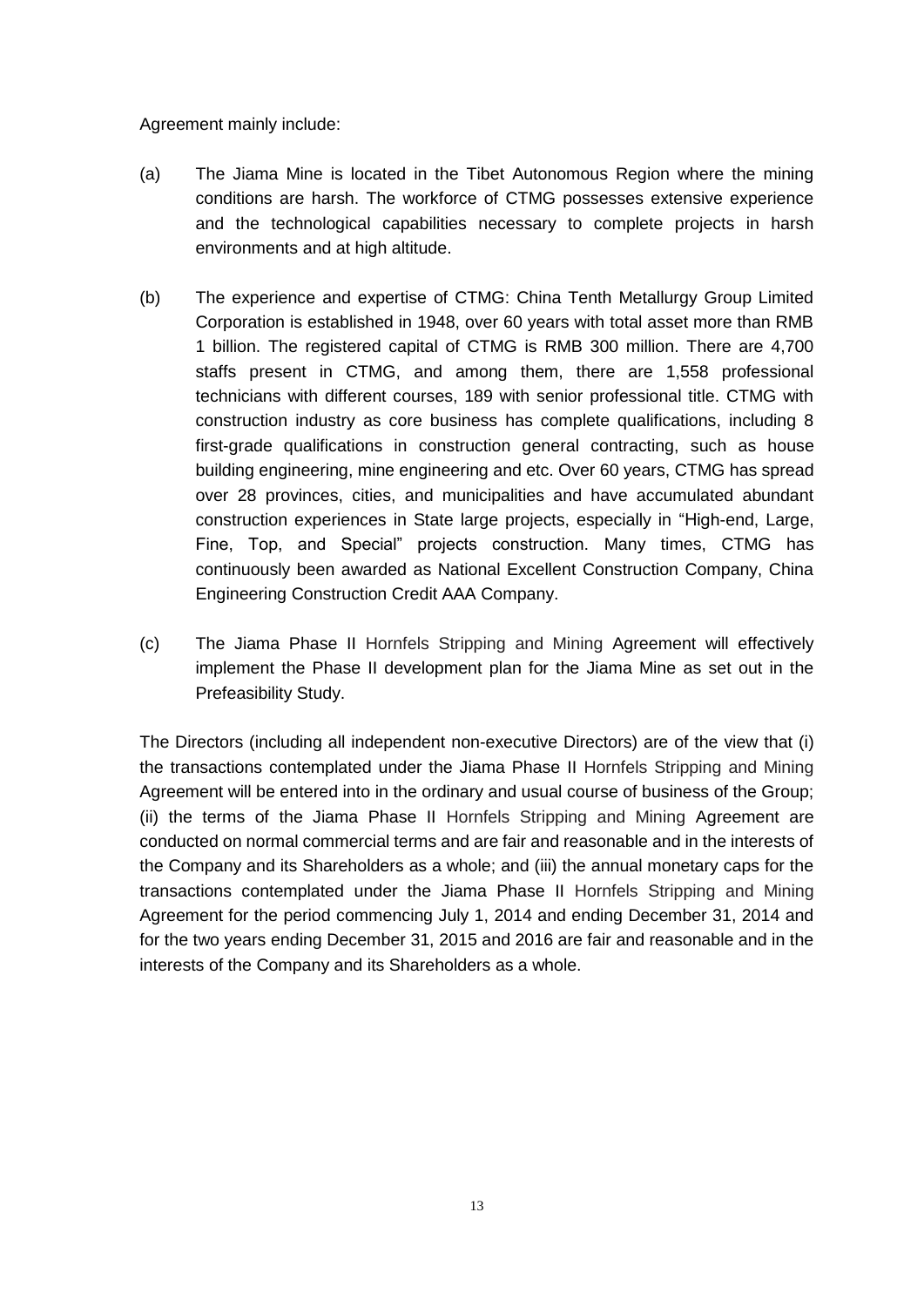## **IMPLICATION UNDER THE HONG KONG LISTING RULES**

The following diagram sets out the current shareholding relationship among China National Gold, the Company and CNGG and CTMG.



As shown above, the Company, Inner Mongolia Pacific, Huatailong and CNGG and CTMG are ultimately controlled by China National Gold. As such, China National Gold and CNGG and CTMG are connected persons of the Company pursuant to Chapter 14A of the Hong Kong Listing Rules.

As one or more of the relevant percentage ratios (as defined under Rule 14.07 of the Hong Kong Listing Rules) for the transactions contemplated under the 2015 Contract for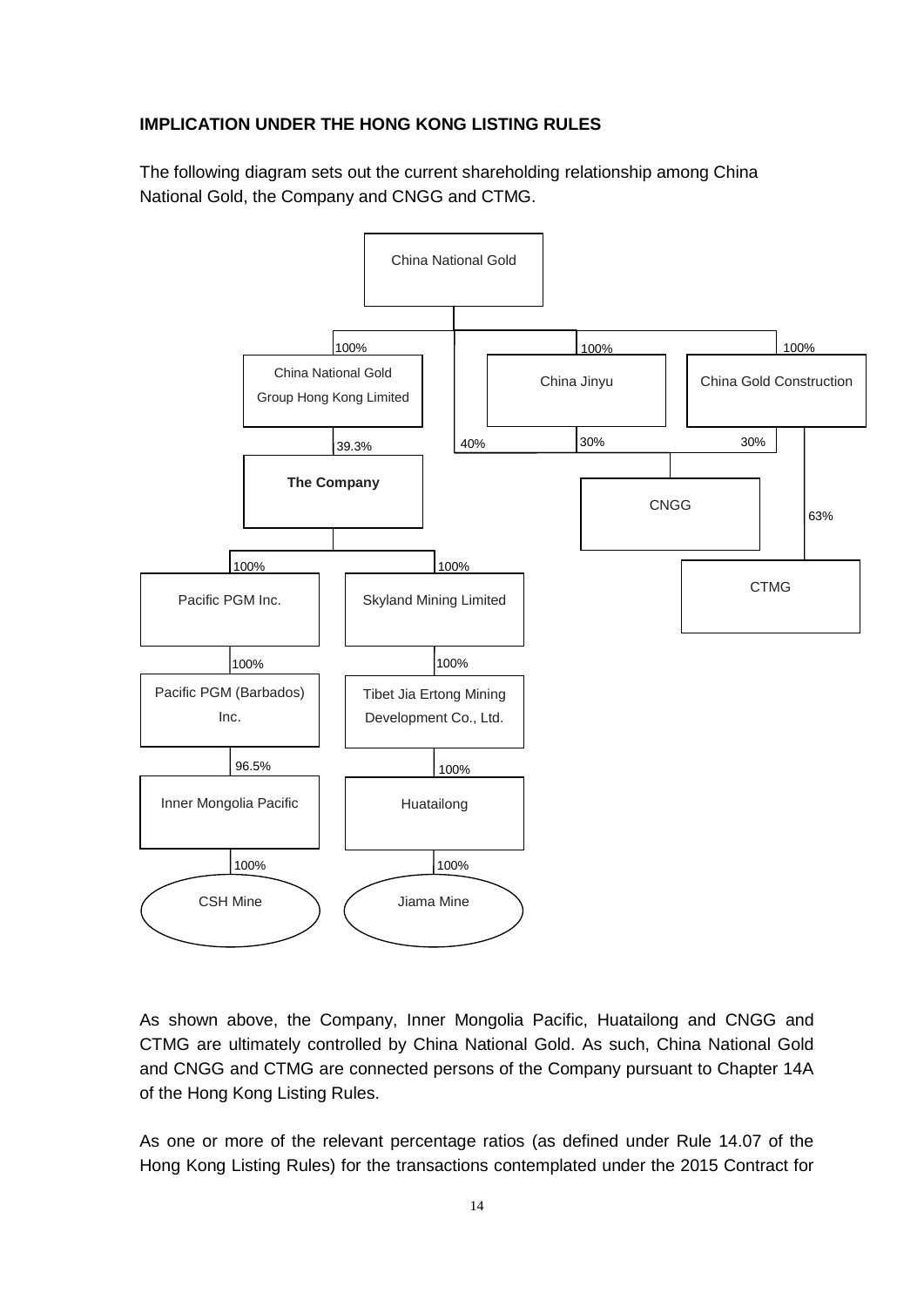Purchase and Sale of Dore exceeds 5%, such transactions constitute non-exempt continuing connected transactions that are subject to the reporting, annual review, announcement and Independent Shareholders' approval requirements under Chapter 14A of the Hong Kong Listing Rules.

As one or more of the relevant percentage ratios (as defined under Rule 14.07 of the Hong Kong Listing Rules) for the transactions contemplated under the 2015 Contract for Purchase and Sale of Copper Concentrate exceeds 5%, such transactions constitute non-exempt continuing connected transactions that are subject to the reporting, annual review, announcement and Independent Shareholders' approval requirements under Chapter 14A of the Hong Kong Listing Rules.

As one or more of the relevant percentage ratios (as defined under Rule 14.07 of the Hong Kong Listing Rules) for the transactions contemplated under the Jiama Phase II Hornfels Stripping and Mining Agreement exceeds 5%, such transactions constitute non-exempt continuing connected transactions that are subject to the reporting, annual review, announcement and Independent Shareholders' approval requirements under Chapter 14A of the Hong Kong Listing Rules.

Each of Mr. Xin Song, Mr. Bing Liu, Mr. Lianzhong Sun and Mr. Zhanming Wu is considered to have a conflict of interest in the transactions contemplated under the Continuing Connected Transaction Contracts due to their senior management positions in China National Gold. They abstained from voting on the Board resolutions in relation to such transactions.

#### **FURTHER INFORMATION OF THE PARTIES**

China National Gold is the only enterprise directly supervised by the State Council of the PRC that focuses on the exploration, mining, processing, smelting, refining and sales of gold. It also operates other nonferrous mineral assets related businesses. The predecessor of China National Gold was China National Gold Corporation, which was established in 1979 and headquartered in Beijing. China National Gold was the largest gold producer in China in 2012 by gold output, according to the China Gold Association. It is also the only enterprise in the gold industry in China that explores, produces and processes gold with a grade of Au99999.

The Company is a gold and base metal mining company based in Vancouver, Canada. Its principal properties are the CSH Mine located in Inner Mongolia, China and the Jiama Mine, located in the Tibet Autonomous Region, China. The Company commenced gold production at the CSH Mine in July 2007 and commenced commercial production on July 1, 2008. The Company acquired 100% ownership of the Jiama Mine which hosts a large scale copper-gold polymetallic deposit consisting of copper, molybdenum, gold, silver, lead and zinc on December 1, 2010. The mine commenced commercial production in September 2010.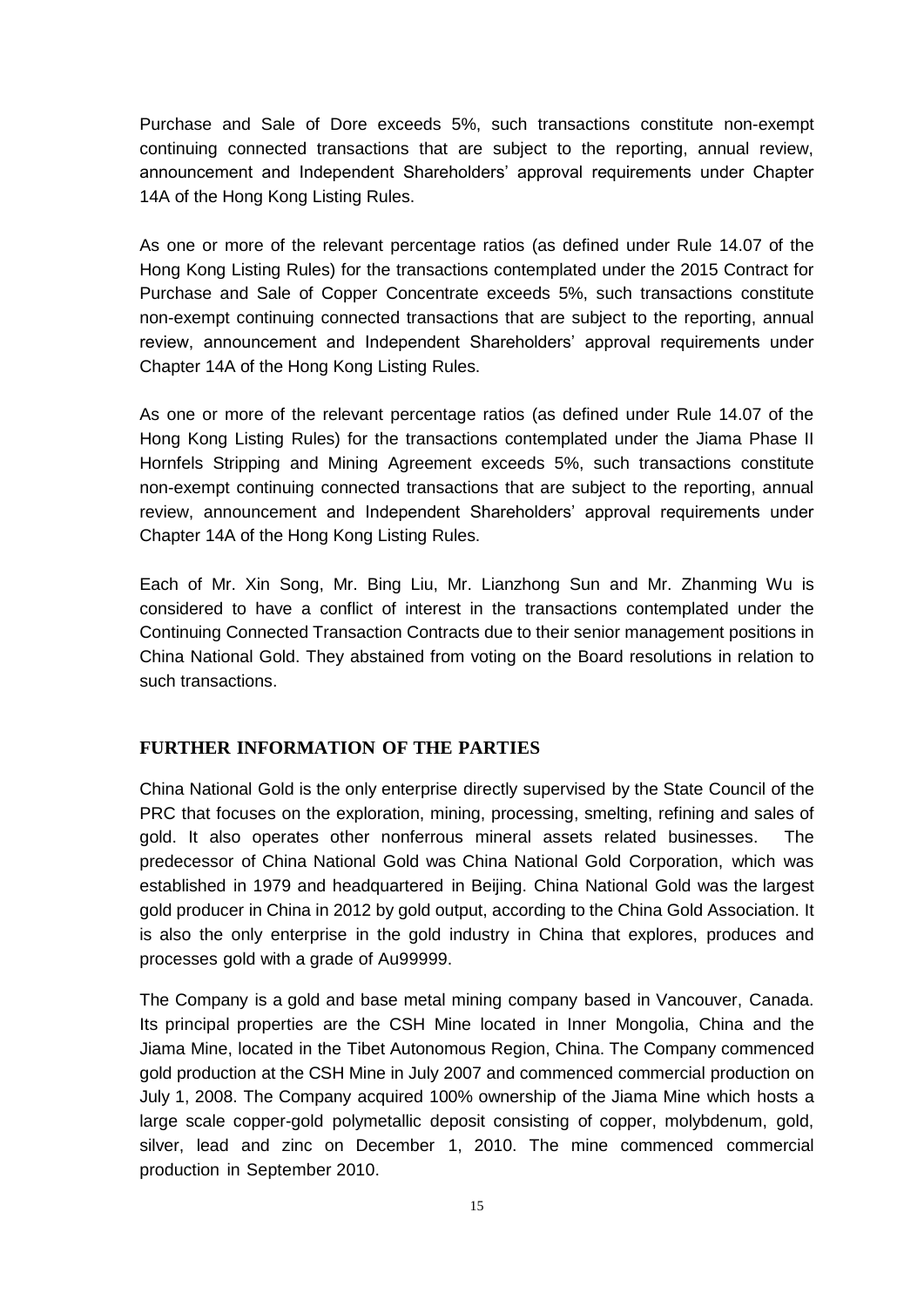Inner Mongolia Pacific is a co-operative joint venture company controlled by the Company whose major asset is the CSH Mine. Since its establishment in April 2002, it has been primarily engaged in exploration and mining activities. The Company has been in control of 96.5% of the equity interest of Inner Mongolia Pacific through its wholly-owned subsidiary Pacific PGM (Barbados) Inc., since April 2005.

Huatailong owns and operates the Jiama Mine. Since its establishment on January 11, 2007, it has been primarily engaged in exploration and mining activities. It is ultimately controlled by the Company.

CNGG is ultimately controlled by China National Gold directly through itself and indirectly through its wholly-owned subsidiaries, China Gold Construction and China Jinyu. CNGG primarily focuses on import and export of nonferrous metals, such as copper, aluminum, lead and zinc, and related technology, sales of mineral products and steel, warehousing and investment advisory service.

CTMG is a large-scale construction services corporation established by the State-owned Assets Supervision and Administration Commission of the State Council of the PRC in 1948. In October 2011, China Gold Construction acquired 63% of the equity interest in CTMG. The primary businesses of CTMG are construction, real estate development and mine resources development. Its total asset value is more than RMB1 billion. The registered capital of CTMG is RMB300 million.

#### **GENERAL INFORMATION**

An Independent Board Committee has been formed to advise the Independent Shareholders on the subject transactions. The Independent Board Committee has also approved the appointment of TC Capital Asia Limited, as the independent financial adviser to advise the Independent Board Committee and Independent Shareholders in accordance with the Hong Kong Listing Rules.

To the best of the Directors' knowledge, information and belief, having made all reasonable enquiries, no member of the Independent Board Committee has any material interest in the transaction contemplated under the subject transactions.

The Board has approved to convene the Meeting in Vancouver, Canada on Wednesday, June 18, 2014 Vancouver time (i.e. Thursday, June 19, 2014 Hong Kong time) to consider and, if thought fit, approve, among other matters, each of the Continuing Connected Transaction Contracts and the respective annual monetary caps for the transactions contemplated under each of the Continuing Connected Transaction Contracts by way of ordinary resolutions. China National Gold and its associates will abstain from voting with regards to the ordinary resolutions to be proposed at the Meeting in connection with the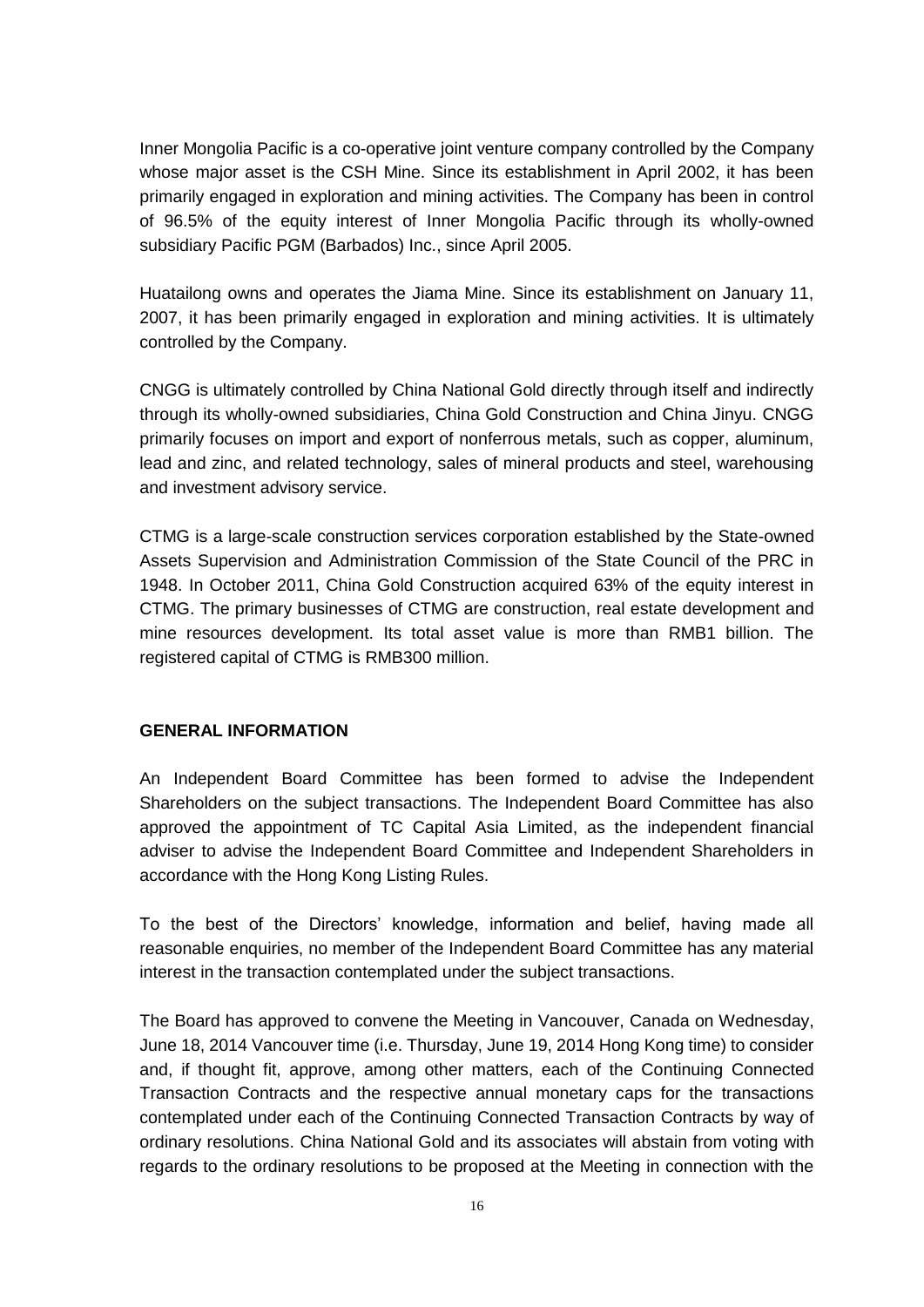Continuing Connected Transaction Contracts.

A circular containing, among other matters, details of the Continuing Connected Transaction Contracts, the advice from the Independent Board Committee to the Independent Shareholders and the advice from TC Capital Asia Limited, will be despatched to the Shareholders on or before May 15, 2014.

#### **DEFINITIONS**

In this Announcement, unless the context otherwise requires, the following expressions have the following meanings:

| "2012 Contract for Purchase and<br>Sale of Dore"               | the contract for purchase and sale of dore dated January 27,<br>2012 between Inner Mongolia Pacific and China National<br>Gold for the sale by Inner Mongolia Pacific and the purchase<br>by China National Gold of gold dore bars and silver<br>by-products produced at the CSH Gold Mine from time to<br>time for three years ending December 31, 2012, 2013 and<br>2014; |
|----------------------------------------------------------------|-----------------------------------------------------------------------------------------------------------------------------------------------------------------------------------------------------------------------------------------------------------------------------------------------------------------------------------------------------------------------------|
| "2015 Contract for Purchase and<br>Sale of Copper Concentrate" | the purchases and sales contract of the copper sulphide<br>concentrates dated May 7, 2014 between Huatailong and<br>CNGG for the sale by Huatailong and the purchase by<br>CNGG copper sulphide concentrate produced at the Jiama<br>Mine from time to time from January 1, 2015 until December<br>31, 2015;                                                                |
| "2015 Contract for Purchase and<br>Sale of Dore"               | the contract for purchase and sale of dore dated May 7, 2014<br>between Inner Mongolia Pacific and China National Gold for<br>the sale by Inner Mongolia Pacific and the purchase by<br>China National Gold of gold dore bars and silver by-products<br>produced at the CSH Gold Mine from time to time for three<br>years ending December 31, 2015, 2016 and 2017;         |
| "AGM" or "the Meeting"                                         | the annual general meeting and special meeting of the<br>Company to be held on Wednesday, June 18, 2014 in<br>Vancouver, British Columbia, Canada (Thursday, June 19,<br>201r Hong Kong time), to consider and, if thought fit,<br>approve, among other things, the Continuing Connected<br><b>Transaction Contracts;</b>                                                   |
| "Board"                                                        | the board of Directors;                                                                                                                                                                                                                                                                                                                                                     |
| "China Gold Construction"                                      | China National Gold Group Corporation Construction Co.<br>Ltd., a limited liability company established in the PRC in<br>March 2011 which is wholly-owned by China National Gold;                                                                                                                                                                                           |
| "China Jinyu"                                                  | China National Jinyu Gold Materials & Equipment<br>Corporation, a company established in the PRC in May 1992<br>which is wholly-owned by China National Gold;                                                                                                                                                                                                               |
| "China National Gold"                                          | China National Gold Group Corporation, the ultimate<br>controlling shareholder of the Company currently holding<br>approximately 39.3% of the issued share capital of the<br>Company through China National Gold Hong Kong Limited,<br>its wholly-owned subsidiary;                                                                                                         |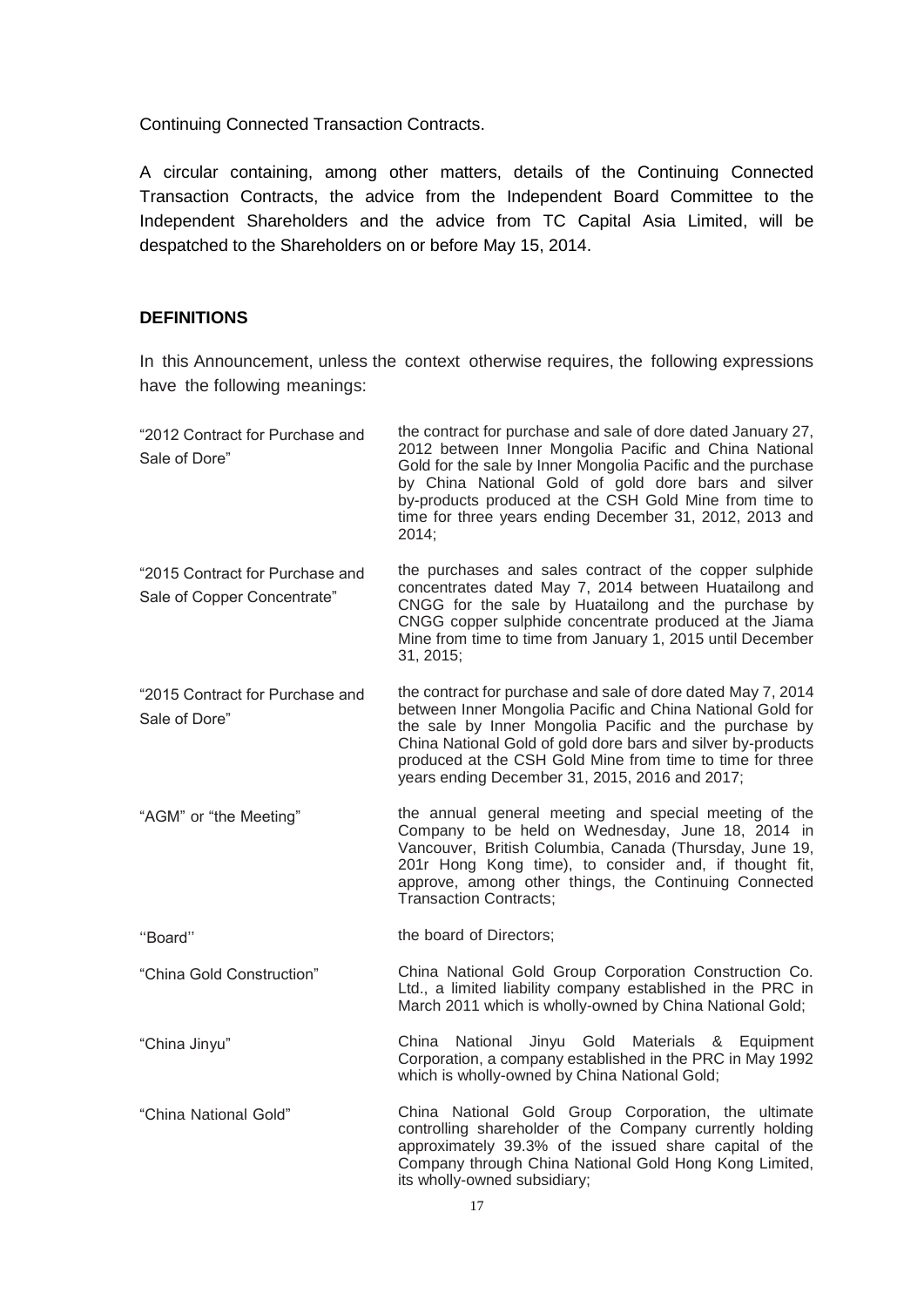| "CNGG"                                                 | China National Gold Group International Trade Co., Ltd., a<br>limited liability company established in the PRC in May 2012<br>which is owned as to 40% by China National Gold, 30% by<br>China Gold Construction and 30% by China Jinyu;                                                                                                                                                                                                                                                                                                 |
|--------------------------------------------------------|------------------------------------------------------------------------------------------------------------------------------------------------------------------------------------------------------------------------------------------------------------------------------------------------------------------------------------------------------------------------------------------------------------------------------------------------------------------------------------------------------------------------------------------|
| "CTMG"                                                 | China Tenth Metallurgy Group Limited Corporation* (中十冶<br>集團有限公司), a limited liability company established in<br>1948 in Xi'an, Shanxi Province of the PRC. It is owned as to<br>63% by China Gold Construction;                                                                                                                                                                                                                                                                                                                         |
| "Company"                                              | China Gold International Resources Corp. Ltd., a limited<br>liability company incorporated under the laws of British<br>Columbia, Canada with its Shares listed on both the Hong<br>Kong Stock Exchange and the Toronto Stock Exchange;                                                                                                                                                                                                                                                                                                  |
| "connected person(s)"                                  | has the same meaning ascribed thereto under the Hong<br>Kong Listing Rules;                                                                                                                                                                                                                                                                                                                                                                                                                                                              |
| "Continuing Connected<br><b>Transaction Contracts"</b> | collectively, (i) the 2015 Contract for Purchase and Sale of<br>Dore; (ii) the 2015 Contract for Purchase and Sale of Copper<br>Concentrate and (iii) the Jiama Phase II Hornfels Stripping<br>and Mining Agreement;                                                                                                                                                                                                                                                                                                                     |
| "CSH Gold Mine" or "CSH Mine"                          | Chang Shan Hao mine, a gold mine located in Wulate Xhong<br>Qi in Inner Mongolia, in which the Company holds a 96.5%<br>interest through Pacific PGM (Barbados) Inc.,<br>its<br>wholly-owned subsidiary incorporated in Barbados;                                                                                                                                                                                                                                                                                                        |
| "Directors"                                            | the directors of the Company;                                                                                                                                                                                                                                                                                                                                                                                                                                                                                                            |
| "Group"                                                | the Company and its subsidiaries (as defined under the<br>Hong Kong Listing Rules);                                                                                                                                                                                                                                                                                                                                                                                                                                                      |
| "Hong Kong"                                            | Hong Kong Special Administrative Region of the PRC;                                                                                                                                                                                                                                                                                                                                                                                                                                                                                      |
| "Hong Kong Listing Rules"                              | the Rules Governing the Listing of Securities on The Stock<br>Exchange of Hong Kong Limited;                                                                                                                                                                                                                                                                                                                                                                                                                                             |
| "Hong Kong Stock Exchange"                             | The Stock Exchange of Hong Kong Limited;                                                                                                                                                                                                                                                                                                                                                                                                                                                                                                 |
| "Huatailong"                                           | Tibet Huatailong Mining Development Co., Ltd., a limited<br>liability company incorporated in the PRC which owns and<br>operates the Jiama Mine, in which the Company holds a<br>100% interest through Skyland Mining Limited and Tibet Jia<br>Ertong Mining Development Co., Ltd., its wholly-owned<br>subsidiaries;                                                                                                                                                                                                                    |
| "Independent Board Committee"                          | an independent committee of the Board comprising all of the<br>independent non-executive Directors;                                                                                                                                                                                                                                                                                                                                                                                                                                      |
| "Independent Financial Adviser" or<br>"TC Capital"     | TC Capital Asia Limited, a licensed corporation to carry on<br>Type 1 (dealing in securities) and Type 6 (advising on<br>corporate finance) of the regulatory activities under the SFO,<br>being the independent financial adviser to the Independent<br>Board Committee and the Independent Shareholders in<br>relation to the transactions contemplated under the<br>Continuing Connected Transaction Contracts including the<br>respective annual monetary caps for each of the Continuing<br><b>Connected Transaction Contracts;</b> |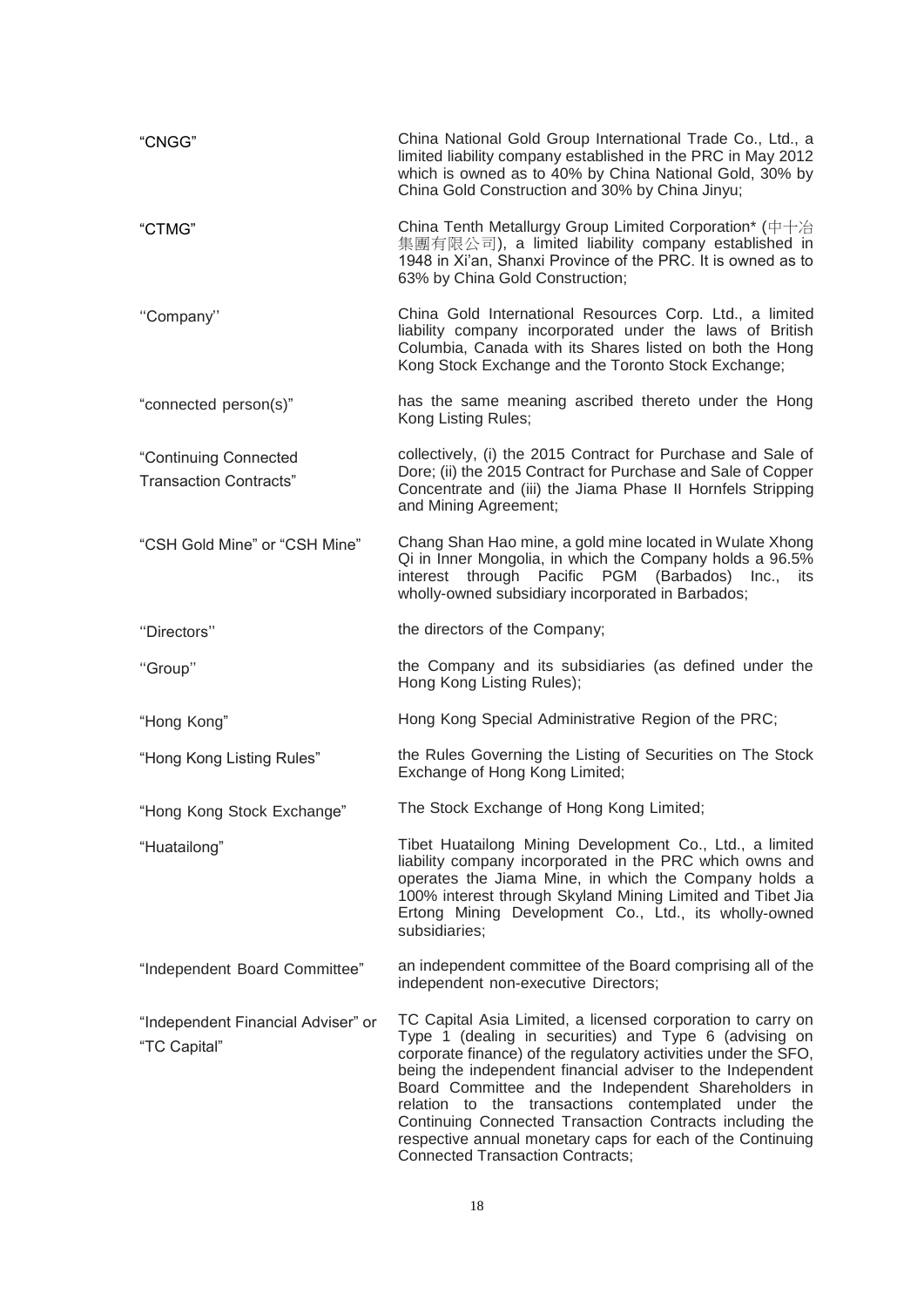|                                                             | of its associates) which are not required to abstain from<br>voting at the Meeting to approve the Continuing Connected<br>Transaction Contracts and the respective monetary caps<br>for each of the Continuing Connected Transaction<br>Contracts;                                                             |
|-------------------------------------------------------------|----------------------------------------------------------------------------------------------------------------------------------------------------------------------------------------------------------------------------------------------------------------------------------------------------------------|
| "Inner Mongolia"                                            | Inner Mongolia Autonomous Region of the PRC;                                                                                                                                                                                                                                                                   |
| "Inner Mongolia Pacific"                                    | Inner Mongolia Pacific Mining Co. Limited, a cooperative<br>joint venture company incorporated in the PRC which owns<br>and operates the CSH Mine and in which the Company<br>holds a 96.5% interest through Pacific PGM (Barbados) Inc.,<br>its wholly-owned subsidiary incorporated in Barbados;             |
| "Jiama Mine"                                                | Jiama Copper-Gold Polymetallic Mine located in Tibet,<br>China. Jiama hosts a large scale copper-gold polymetallic<br>deposit consisting of copper, gold, molybdenum, silver,<br>lead and zinc. It is owned and operated by the Group<br>through the Company's indirect wholly-owned subsidiary<br>Huatailong; |
| "Jiama Phase II Hornfels Stripping<br>and Mining Agreement" | the agreement between Huatailong and CTMG pursuant to<br>which CTMG will provide services for Phase II Hornfels<br>Stripping and Mining at the Jiama Mine for the period from<br>July 1, 2014 through December 31, 2016;                                                                                       |
| "PRC"                                                       | the People's Republic of China, excluding, for the purpose<br>of this circular only, Hong Kong, Macau<br>Special<br>Administrative Region of the PRC, and Taiwan;                                                                                                                                              |
| "Pre-feasibility Study"                                     | pre-feasibility<br>study<br>the<br>report<br>produced<br>by<br>Minarco-MineConsult, details of which have been disclosed<br>in the announcement of the Company dated October 25,<br>2012;                                                                                                                      |
| "RMB"                                                       | Renminbi, the lawful currency of the PRC;                                                                                                                                                                                                                                                                      |
| "SFO"                                                       | Securities and Futures Ordinance (Cap. 571, Laws of Hong<br>Kong);                                                                                                                                                                                                                                             |
| "Shareholder(s)"                                            | holder(s) of Share(s);                                                                                                                                                                                                                                                                                         |
| "Share(s)"                                                  | share(s) of the Company;                                                                                                                                                                                                                                                                                       |
| "Supplemental Contract for<br>Purchase and Sale of Dore"    | a supplemental contract dated April 26, 2013 between Inner<br>Mongolia Pacific and China National Gold to revise certain<br>terms under the Contract for Purchase and Sale of Dore;                                                                                                                            |
| "Toronto Stock Exchange" or<br>"TSX"                        | The Toronto Stock Exchange of Toronto, Canada; and                                                                                                                                                                                                                                                             |
| $``\%"$<br>* For identification purposes only               | percent.                                                                                                                                                                                                                                                                                                       |
|                                                             |                                                                                                                                                                                                                                                                                                                |

"Independent Shareholders" the Shareholders (other than China National Gold and any